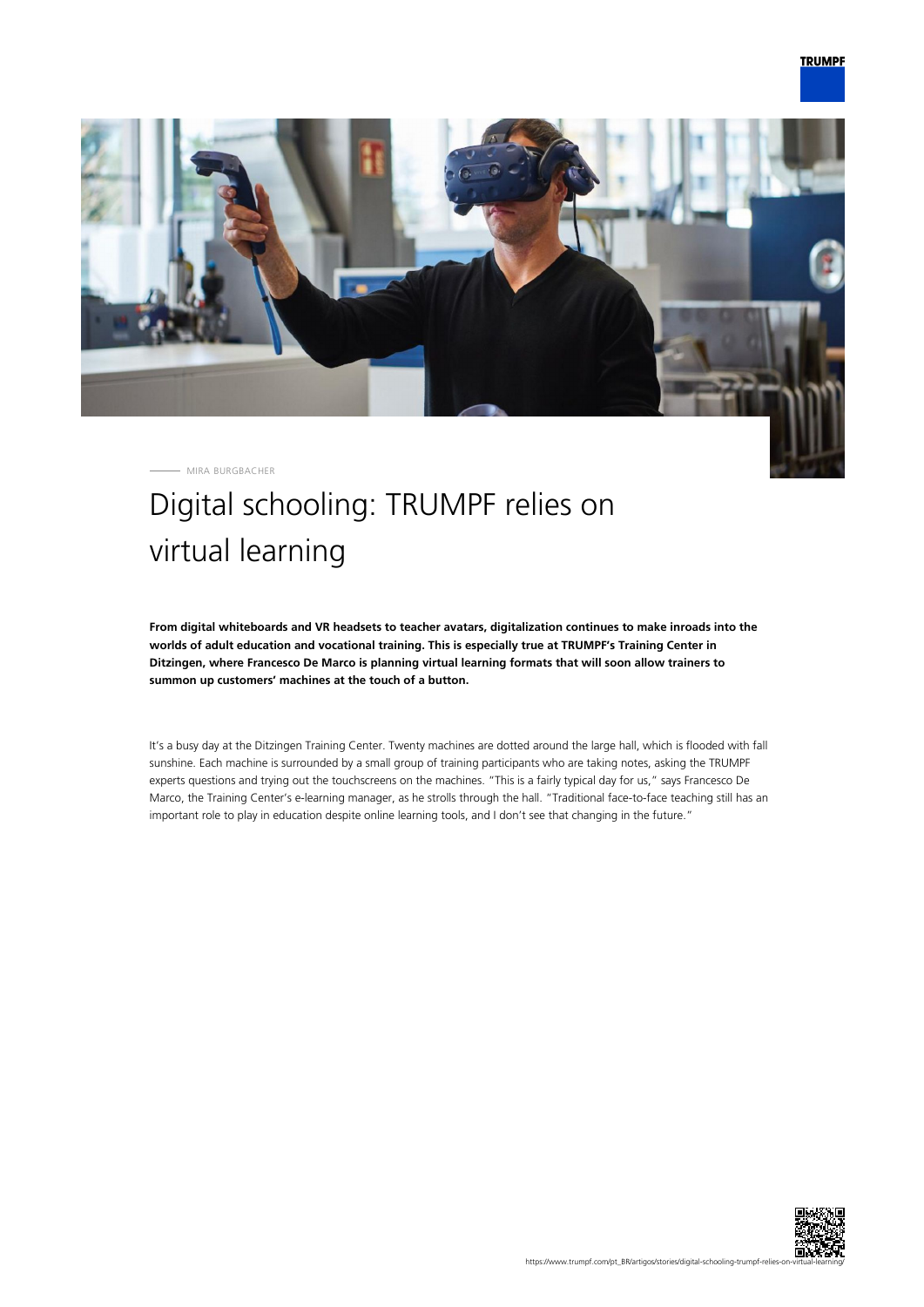

Francesco De Marco, head of digital learning at TRUMPF's training center is planning virtual learning formats that will soon allow trainers to summon up customers' machines at the touch of a button. © Frederik Dulay-Winkler

**Future of learning**

Together with his staff and colleagues, De Marco develops digital learning formats. He leads us into a dimly lit classroom, where staff member Christopher Poppel is carrying out repair and maintenance work on a machine using a virtual reality headset and two hand controllers. The [TruPrint 3000](https://www.trumpf.com/en_INT/products/machines-systems/additive-production-systems/truprint-3000/) 3D printer he is currently working on is projected on the screen in front of us.

"VR will play a major role in how people learn in the future," says De Marco, pointing to his colleague. Poppel has just activated a print job on the virtual machine by clicking a button on one of his hand controllers. "The virtual world will enhance face-to-face training rather than replacing it," says De Marco. "One reason is that VR doesn't have haptic feedback. To use a torque wrench properly, for example, mechanics need to feel the weight of the tool in their hand and hear it engage. You can't get that in a VR application. But what VR can do is give an impression of how the machine works and let people try things out without the risk of breaking anything!"

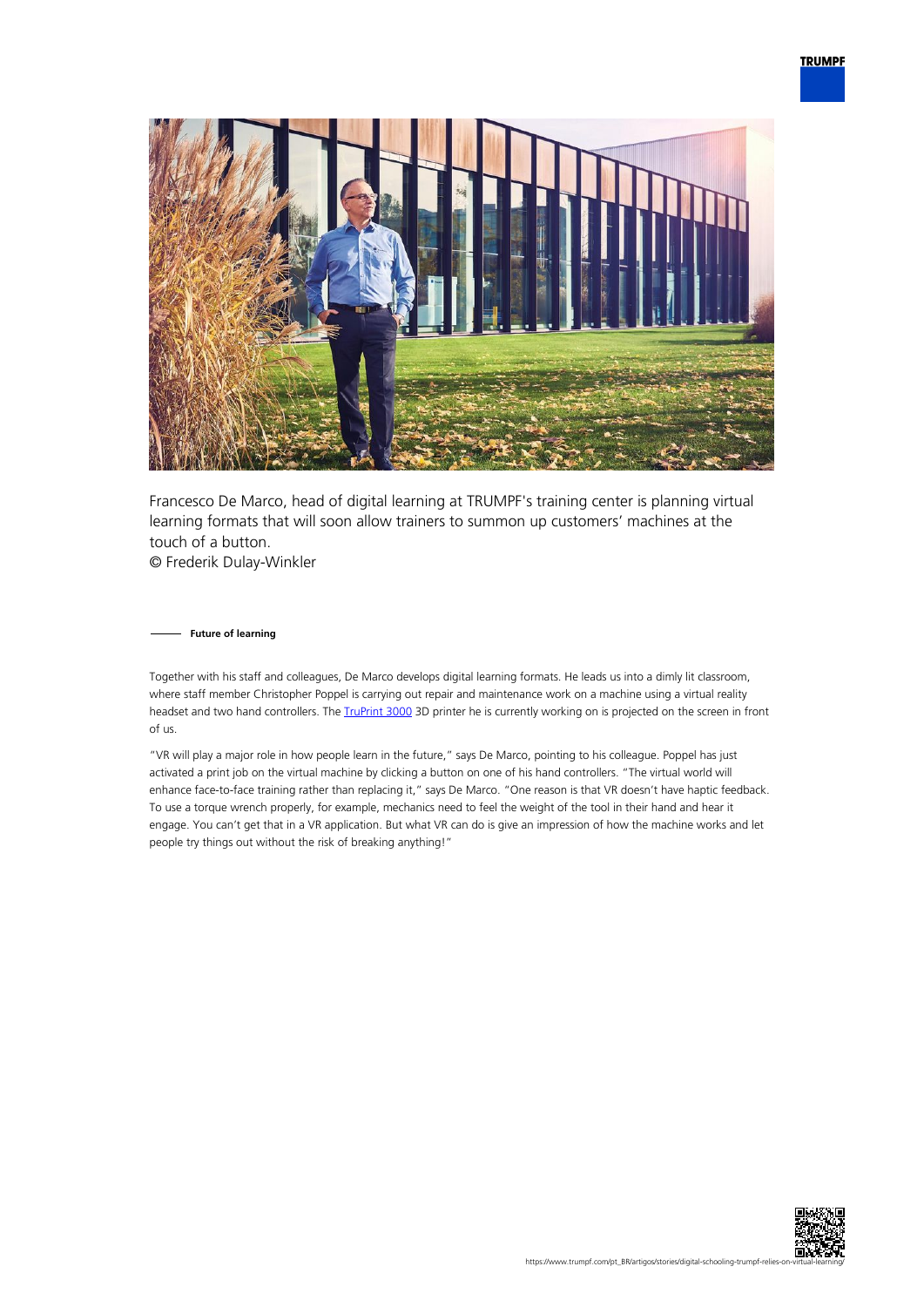

Virtual reality is only the beginning: Francesco De Marco heads up the digital learning group. He and his team plan to continue incorporating modern teaching methods in the Ditzingen Training Center and making them available on a global basis. © Frederik Dulay-Winkler

## **Digital natives have a head start**

The VR application forms part of the VASE project, which stands for virtual and analytic services in mechanical and plant engineering. VASE is a research and development project funded by the German Federal Ministry of Education and Research – and the Ditzingen Training Center is one of the organizations taking part. With an annual total of almost 50,000 face-toface participant training days, some 2,500 e-learning participant training days and around 500 different types of courses, the Ditzingen Training Center is the largest of TRUMPF's eight training centers worldwide. Headed up by Stephan Bundschu, it is a pioneer in setting global standards. TRUMPF started incorporating digital learning methods in its training programs as long ago as 2014. Part of the impetus was to give customers and employees the flexibility to choose when they want to train and to partici-pate from wherever they are using a computer, tablet or smartphone.

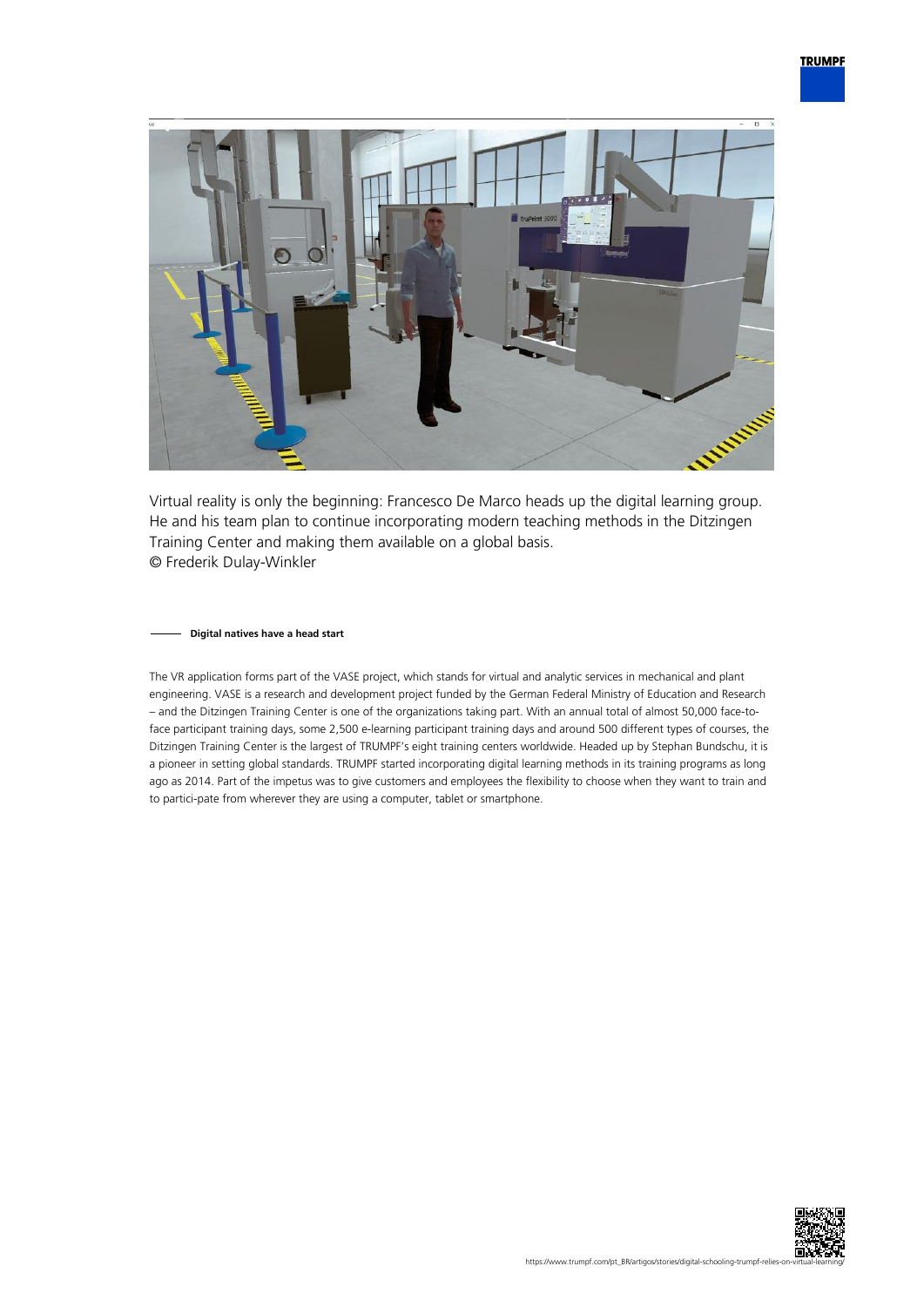

Christopher Poppel, a member of Francesco De Marco's team, is carrying out repair and maintenance work on a machine using a virtual reality headset and two hand controllers. © Frederik Dulay-Winkler

The center now uses a total of four well-established e-learning methods. The first, web-based training, offers users the opportunity to participate in online courses at a time of their choosing. The second is a virtual classroom, which participants can attend from anywhere, but at a scheduled time when both the teacher and students are online. The teacher typically makes use of a digital whiteboard, and participants can communicate with each other via audio conferencing as well as text chats. A third way of learning how to use TRUMPF machines is through video tutorials. Available around the clock, these focus on a defined set of operating steps and help learners find answers to specific questions. The fourth option is instructional videos. These take things to the next level by guiding the viewer step-by-step through more complex situations. All the learning modules are available in both German and English, and TRUMPF can also provide them in other languages on request. "We try to design our learning materials in a way that is accessible to everyone," says De Marco. "There's a big variation in the average age of our training participants. Digital natives certainly have a head start, but our training materials also go down very well with my generation."



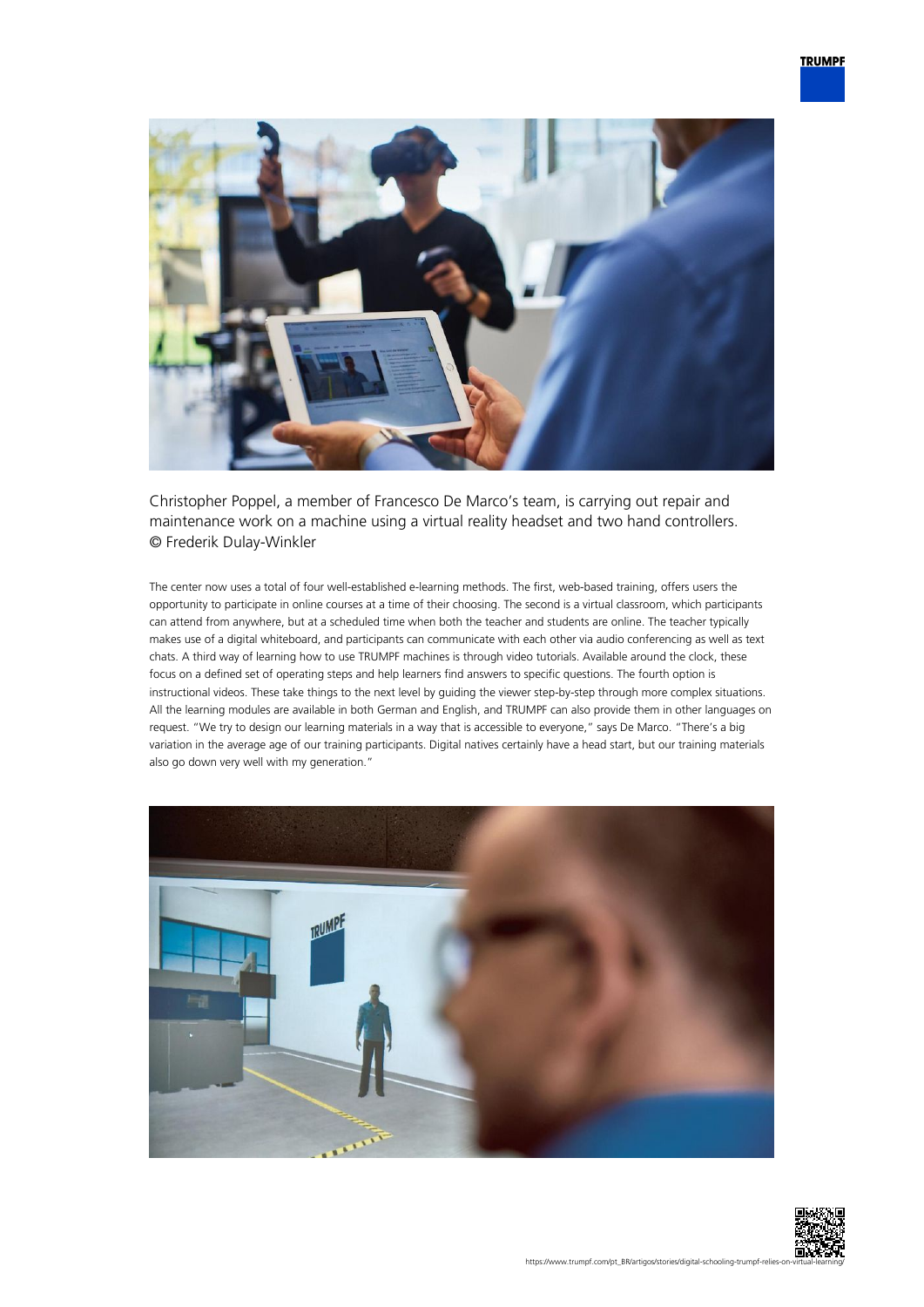TRUMPF started incorporating digital learning methods in its training programs as long ago as 2014. Part of the impetus was to give customers and employees the flexibility to choose when they want to train and to participate from wherever they are using a computer, tablet or smartphone.

© Frederik Dulay-Winkler

## **The right machine appears at the touch of a button**

De Marco's enthusiasm to try out new things is what motivates him to come up with new learning formats. "I love being the first one to try out new technologies," says the mechanical engineering expert, who has worked at TRUMPF since 1989. "My first experi-ence with VR was trying out various different VR headsets at home with my son and his friends. Nowadays, I'm pretty good at spotting things that need to be improved in our training – for example if I can't find my way around a VR environment or if the voice-over doesn't match the learning content."

## **Virtual Reality will play a major role in how people learn in the future.**

**»**

Francesco De Marco, E-Learning Manager

Yet virtual reality is only one of the tools the Ditzingen Training Center is taking on board for the future. De Marco and his team are currently experimenting with a number of other approaches. One example is micro learning, a strategy that breaks down learning into bite-sized portions. Participants can choose exactly which elements they wish to learn without having to plough through an entire module. The idea is to use video tutorials and instructional videos that get straight to the point and encourage viewers to reflect on what they have learned.

De Marco also dreams of one day creating an entirely digital training center in which all the different learning formats will be accessible online. He believes in keeping an open mind and learning new things because, as we all know, learning never stops - and nor does the search for new learning methods.



The Training Center in Ditzingen is the biggest of TRUMPF's worldwide educational facilities. The seminars it offers include train-the-trainer courses for teaching professionals from other training centers.

© Frederik Dulay-Winkler



**TRUMPF**